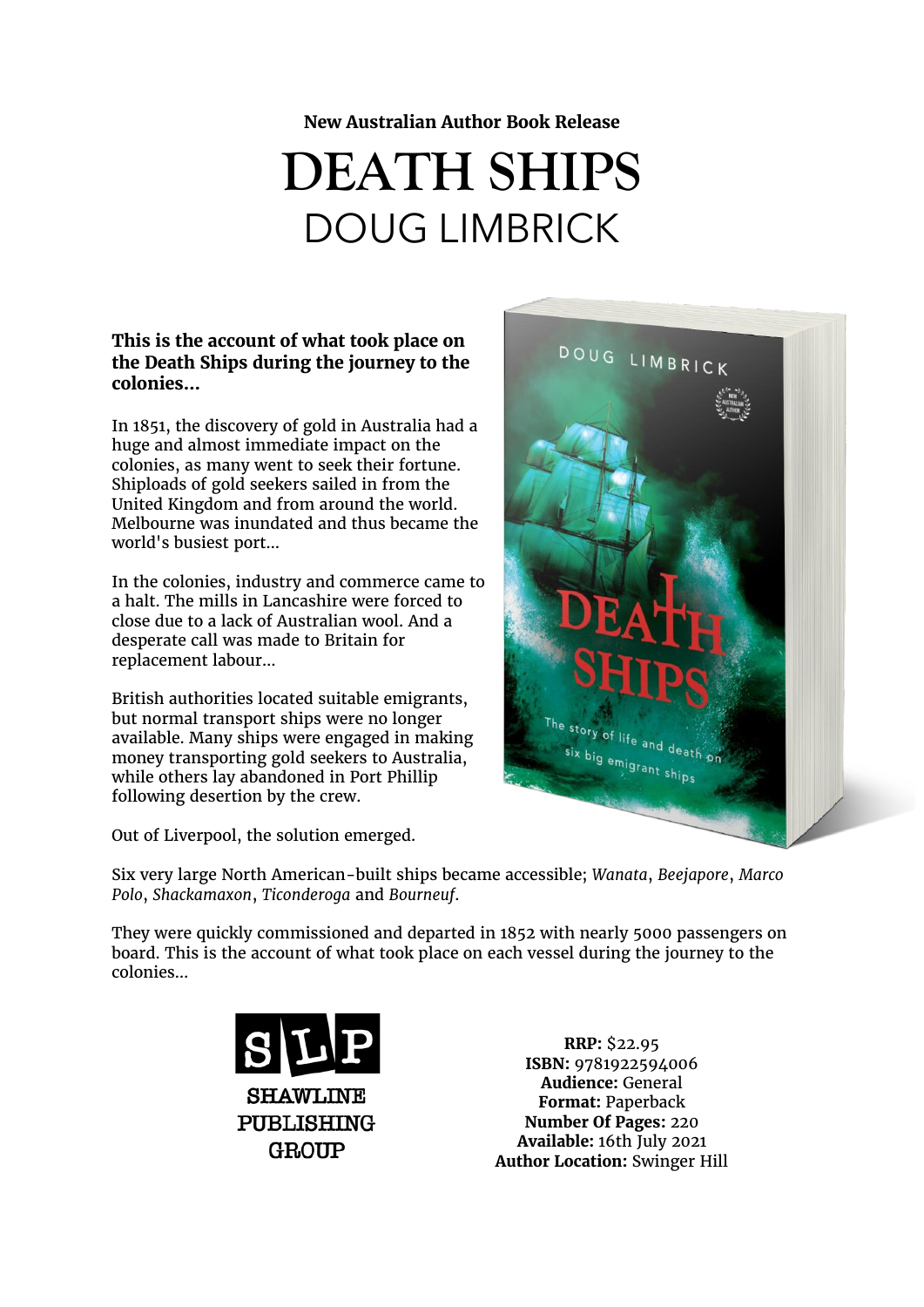# **About the Author:** Doug limbrick



A graduate of the Australian National University, Canberra (geography, political history, economic history, economics). Worked for many years in the broad area of social policy (developing options, providing advice, monitoring and evaluation). Authored many papers, reports, monographs and journal articles on social policy issues in areas such as poverty, disadvantage, housing and homelessness including international comparisons.

Over the last 20 years have focussed particularly on nineteenth-century Australian history with an emphasis on emigration to the colonies, including exploration of the reasons why people emigrated with a focus on disadvantaged groups.

A special research interest has been the social and economic changes in Britain that prompted so many people to emigrate to the colonies and in looking at the impact of the emigration process, the passage, the vessels and the arrival in the colonies.

*"A work of veritable integrity and valued history that needed to be recorded concisely and honestly. A great piece of work…"* **Richard, Indiebook Reviewer**.

Thank you for supporting a new author from the local community of Swinger Hill. If you require any further communication or information, please contact us directly to organise contact to and confirm as requested and within reasonable timing to help you meet your goals also.

> Contact: Bradley Shaw Email: <u>brad@shawlinepublishing.com.au</u>

<u><https://www.shawlinepublishing.com.au/about-us/trade-supply/></u> For Wholesale Direct Trade, visit our website at

> For LIBRARY purchasing visit James Bennett <https://jbo.bennett.com.au/Secure/JBO/Login.aspx>